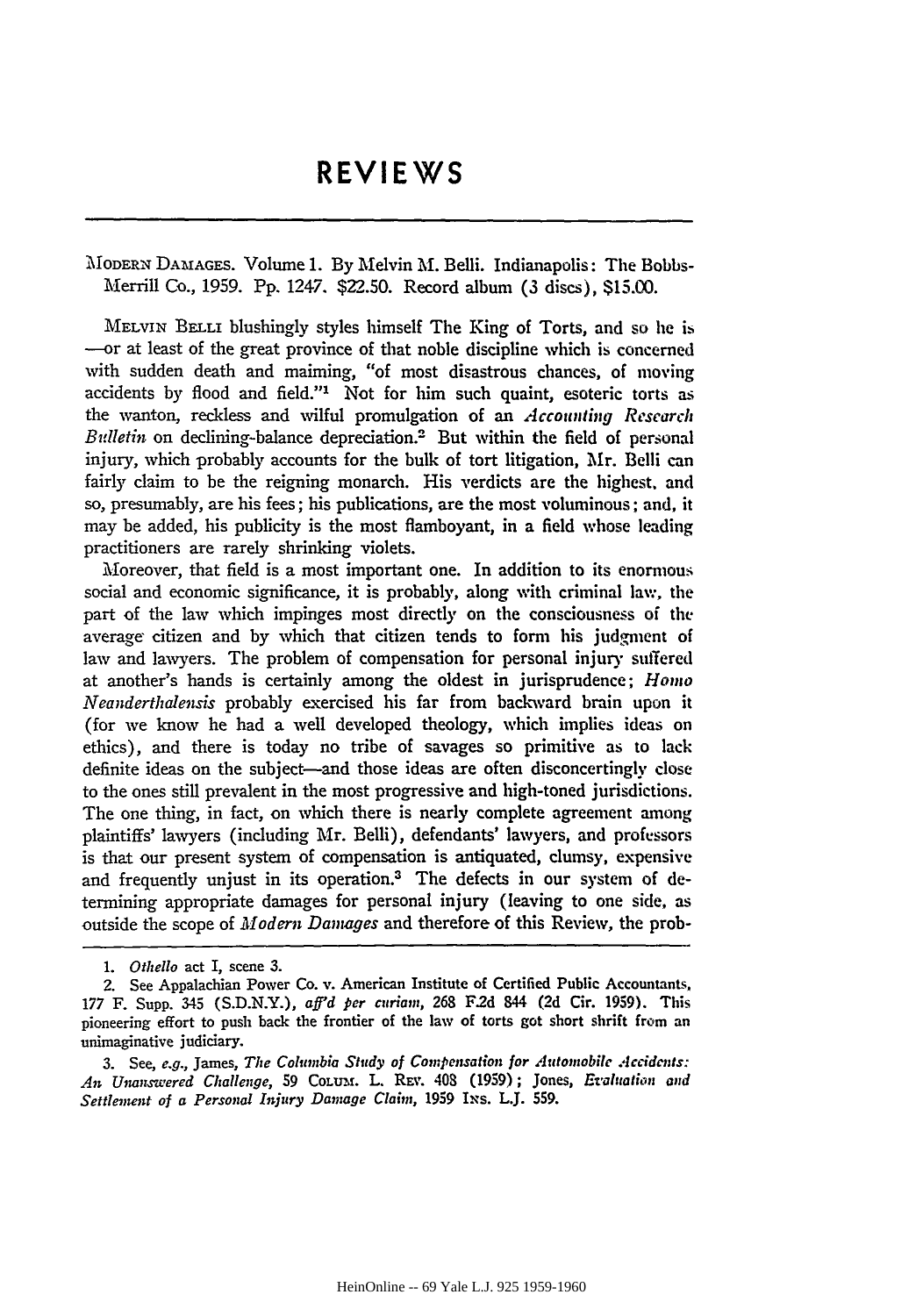lems incident to adjudicating liability in the first place) are numerous and lems incident to adjudicating liability in the first place) are numerous and obvious; only the most salient need be mentioned. obvious; only the most salient need be mentioned.

1. Generally speaking, damages must be awarded once for all and in a 1. Generally speaking, damages must be awarded once for all and in a lump; the plaintiff must, within a comparatively short time after the accident lump; the plaintiff must, within a comparatively short time after the accident occurs, recover for *all* of his loss of earnings, medical expense and pain and occurs, recover for *all* of his loss of earnings, medical expense and pain and suffering—including those which he has yet to suffer and may never suffer.<sup>4</sup> In many cases, of course, it is exceedingly difficult for doctors, let alone In many cases, of course, it is exceedingly difficult for doctors, let alone jurors, to make such a forecast with even a semblance of accuracy, and the jurors, to make such a forecast with even a semblance of accuracy, and the difficulty is raised to the order of impossibility when it is required that this difficulty is raised to the order of impossibility when it is required that this conjectural decrease in income and increase in outgo be capitalized in con-conjectural decrease in income and increase in outgo be capitalized in contemporary dollars. Moreover, while the purpose of the award is, of course, temporary dollars. Moreover, while the purpose of the award is, of course, to put the victim in the same economic situation in which he would have to put the victim in the same economic situation in which he would have<br>been if the accident had never occurred (with appropriate lagniappe for his pain and suffering), the state of mind of the gratified recipient of a sudden pain and suffering), the state of mind of the gratified recipient of a sudden and substantial (or even stupendous) bundle of cash is often and regrettably and substantial (or even stupendous) bundle of cash is often and regrettably much less like that of a man who has traded future earnings for investment much less like that of a man who has traded future earnings for investment cash than like that of a man who has just won the Irish Sweepstakes. $^{\text{\tiny{\textsf{5}}}}$ 

2. The evaluation of damages is at best inexact and at worst capricious. 2. The evaluation of damages is at best inexact and at worst capricious. How can a jury or a judge calculate the effect of a broken nose on a spinster How can a jury or a judge calculate the effect of a broken nose on a spinster plaintiff's chance of making a profitable marriage? What is the cash value plaintiff's chance of making a profitable marriage? What is the cash value of a four-year-old to his parents? Of an amputated finger to an ambitious of a four-year-old to his parents? Of an amputated finger to an ambitious but maybe untalented student of the violin? Should a widow who is an but maybe untalented student of the violin? Should a widow who is an overpowering cutie with a wide choice of rich second husbands receive lesser overpowering cutie with a wide choice of rich second husbands receive lesser damages for the wrongful death of a husband than a relict who is painfully damages for the wrongful death of a husband than a relict who is painfully plain? It is hardly a matter for wonder that lay and judicial assessors wander-plain? It is hardly a matter for wonder that lay and judicial assessors wandering in such a maze too frequently give weight to such extraneous but tangible ing in such a maze too frequently give weight to such extraneous but tangible factors as the personality of the plaintiff or the picturesqueness of his injuries.

3. If it is possible to calculate medical expenses with some approach to factors as the personality of the plaintiff or the picturesqueness of his injuries.<br>3. If it is possible to calculate medical expenses with some approach to<br>exactness and to make guesses at loss of earnings which are at le the intrinsic impossibility of pricing pain is such as to cause some commen-the intrinsic impossibility of pricing pain is such as to cause some commentators simply to throw up their hands and propose that this element of tators simply to throw up their hands and propose that this element of damages be abolished.<sup>6</sup> The one yardstick which naturally suggests itself to the juror-"what would I charge to suffer this pain myself?"-is also,

4. Fetter v. Beale, 1 Raym. 339, 91 Eng. Rep. 1122 (K.B. 1699), *aff'd sub non.* 4. Fetter v. Beale, 1 Raym. 339, 91 Eng. Rep. 1122 (K.B. 1699), *aff'd sub* 110111. Ferrer v. Beale, 1 Raym. 602, **91** Eng. Rep. 1361 (K.B. 1702). The plaintiff collected Ferrer v. Beale, 1 Raym. 602, 91 Eng. Rep. 1361 (K.B. 1702). The plaintiff collected<br>£11 for the defendant's tortious battery upon his skull. Thereafter, he developed alarming sequelae—"part of his skull by reason of the said battery came out of his head" and sought additional damages. The defendant successfully pleaded in bar the original and sought additional damages. The defendant successfully pleaded in bar the original recovery, Chief Justice Holt remarking that when the case was originally tried before him, "the plaintiff and defendant appeared to be both in drink, and the jury did not well recovery, Chief Justice Holt remarking that when the case was originally tried before<br>him, "the plaintiff and defendant appeared to be both in drink, and the jury did not well<br>know which of them was in fault, and therefore wonders whether this important principle of the common law would be the same **if** wonders whether this important principle of the common law would be the same if Fetter (or Ferrer) had been sober when his cranium was cracked.

Fetter (or Ferrer) had been sober when his cranium was cracked.<br>5. See James, *supra* note 3, at 412; Jones, *supra* note 3, at 565-66.

6. E.g., GREEN, TRAFFIC VICTIMS-TORT LAW AND INSURANCE 88 (1958).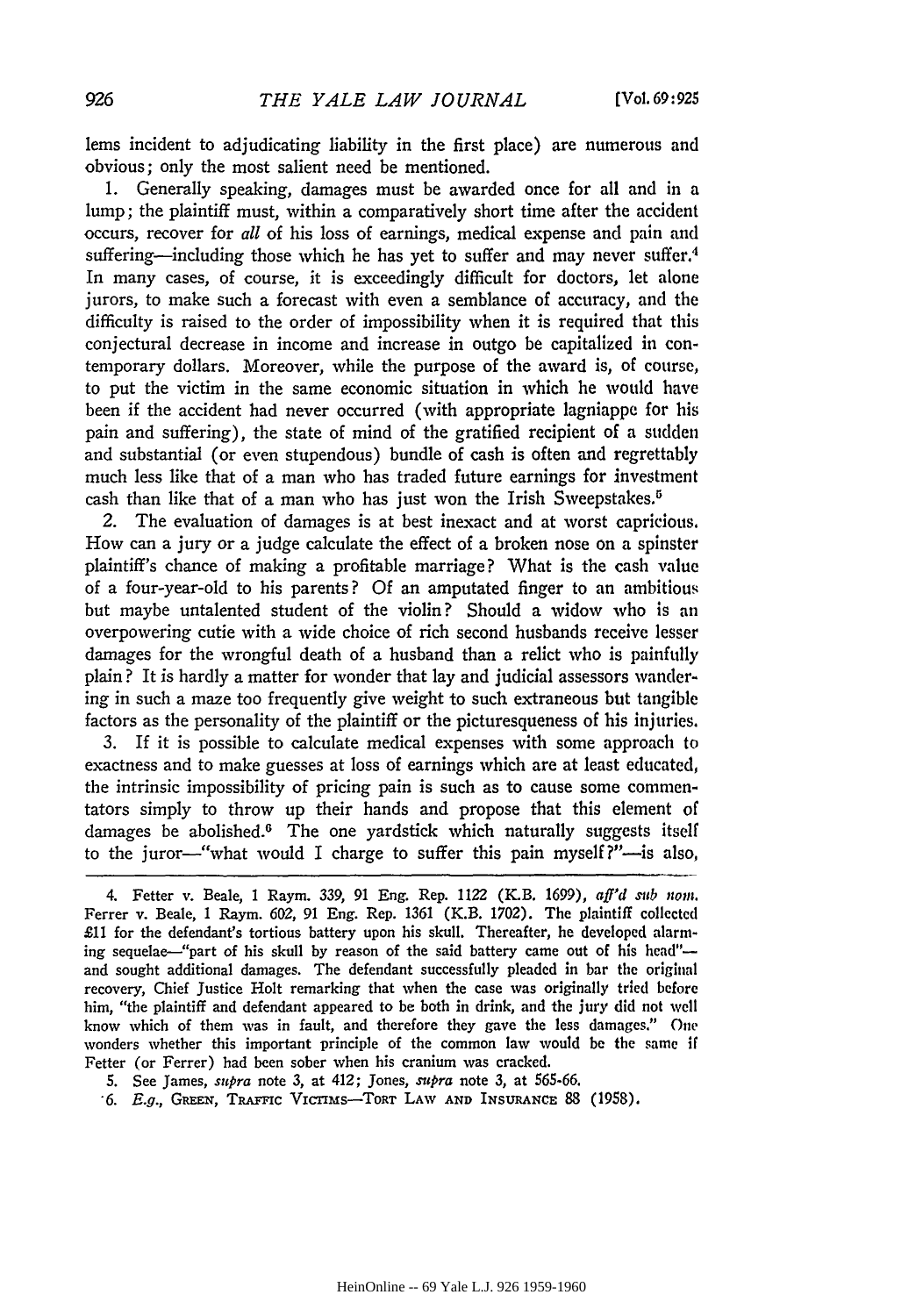as Mr. Belli points out, $7$  the one which the court firmly instructs him to as Mr. Belli points out,<sup>7</sup> the one which the court firmly instructs him to ignore. Yet damages for pain are often the largest component of an award.<sup>8</sup>

4. As noted above, the sum handed a successful plaintiff in theory is sup-4. As noted above, the sum handed a successful plaintiff in theory is supposed to put him in the financial position he would have occupied if he had posed to put him in the financial position he would have occupied if he had suffered no injury. In fact, as Mr. Belli frankly recognizes, a third or a suffered no injury. In fact, as Mr. Belli frankly recognizes, a third or a half will normally go to pay his lawyer's contingent fee.<sup>0</sup> Courts, of course, half will normally go to pay his lawyer's contingent fee.<sup>9</sup> Courts, of course,<br>shelter juries from such information as sternly as Vict<mark>orian</mark> parents sheltered children from sex. Fortunately, the juries (like the children) usually know children from sex. Fortunately, the juries (like the children) usually know it anyhow and often take care of this item by inflating the rest of the damages; it anyhow and often take care of this item by inflating the rest of the damages; it has been suggested that in practice "pain and suffering" is frequently a it has been suggested that in practice "pain and suffering" is frequently a term of art meaning "counsel fees."<sup>10</sup> I intend no pharisaical reprobation of the practice of charging such a substantial contingent fee. Given the of the practice of charging such a substantial contingent fee. Given the present system of awarding compensation, it seems to be about the only present system of awarding compensation, it seems to be about the only way to assure competent representation of an impecunious plaintiff; "it can hardly be said as a general proposition that counsel who conscientiously hardly be said as a general proposition that counsel who conscientiously satisfies himself of the merits before taking on an indigent plaintiff's case satisfies himself of the merits before taking on an indigent plaintiff's case<br>on a contingent basis is necessarily any less ethical than counsel who vigorously defends a clearly meritorious case because for so doing he is in receipt of a fat fee from a wealthy defendant."<sup>11</sup> Whether a system of compensation which entails such costs can and ought to be radically changed is, of course, quite another question. quite another question.

5. The upshot is that an award which fairly compensates a claimant for 5. The upshot is that an award which fairly compensates a claimant for his injuries, which is neither inadequate nor excessive, is so rare as to be practically unheard of. The layman, morosely perusing the insurance company practically unheard of. The layman, morosely perusing tlle insurance company propaganda which accompanies the annual notice that his liability insurance propaganda which accompanies the annual notice that Ius liability insurance premium has been raised again, develops a stereotype of an imbecile jury, premium has been raised again, develops a stereotype of an imbecile jury, mesmerized by the baroque rhetoric of a wily ambulance chaser, lifting a mesmerized by the baroque rhetoric of a wily ambulance chaser, lifting a<br>plausible malingerer to sudden affluence. There is some truth in the picture, but probably not much. Mr. Belli, the Apostle of the Adequate Award, makes but probably notmuch. Mr. Belli, the Apostle of the Adequate Award, makes out a persuasive case for the proposition that, at least in cases of serious injury out a persuasive case for the proposition that, at least in cases of serious injury or death, the average award in most jurisdictions tends to be far too low. or death, the average award in most jurisdictions tends to be far too low. More, he makes the surprising, but apparently accurate, assertion that juries More, he makes the surprising, but apparently accurate, assertion that juries are habitually more niggardly than judges in making awards.<sup>12</sup> On the other hand, the undoubted rise in recent years in the cost of settling personal injury hand, the undoubted rise in recent years in the cost of settling personal injury claims (a rise which is too large to be accounted for merely by inflation)<sup>13</sup>

7. Pp. 18-19. 7. Pp. 18-19.

8. See Morris, *Liability for Pain and Suffering*, 59 Coluxi. L. Rev. 476, 479-80 (1959). (1959).

10. See Morris, *supra* note 8, at 477-78.

10. See Morris, *supra* note 8, at 477-78.<br>11. Angoff v. Goldfine, 270 F.2d 185, 191 (1st Cir. 1959).

12. E.g., pp. 27, 33. Mr. Belli picks up somewhat unexpected support from a veteran member of the defendants' bar, who estimates on the basis of the experience of one large member of the defendants' bar, who estimates on the basis of the experience of one large<br>insurance company in the year 1958 that juries on the average give the plaintiff rather less than a fourth of the sum he is demanding. See Jones, supra note 3, at 559-60.<br>13. See James, supra note 3, at 411.

. 13. See James, *supra* note 3, at 411.

<sup>9.</sup> P. 29. 9. P.29. .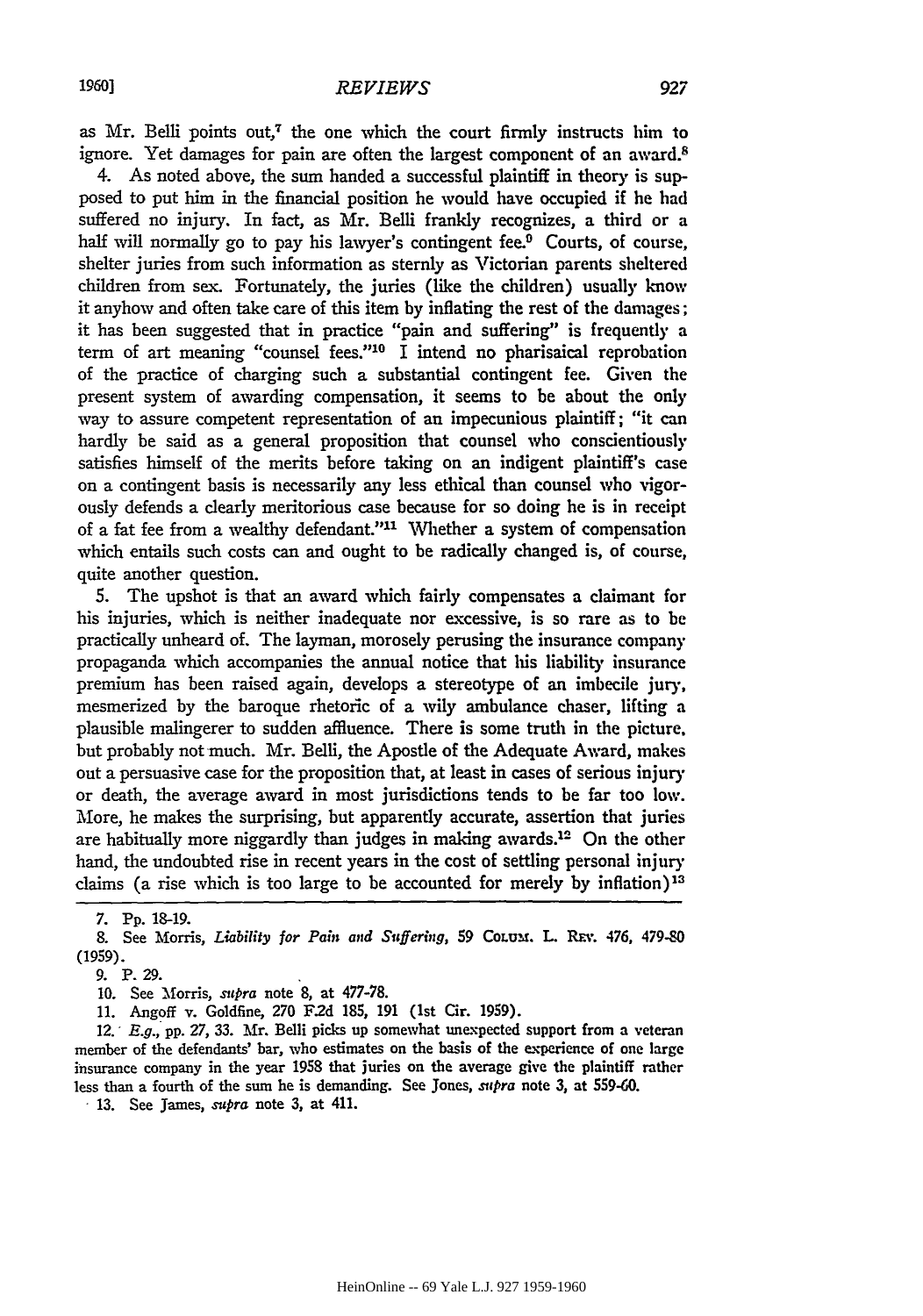may in large measure be attributable to the fact that the comparatively trivial may in large measure be attributable to the fact that the comparatively trivial injury is often grossly overcompensated-not so much **by** judges or juries as injury is often grossly overcompensated-not so much by judges or juries as **by** the insurance companies themselves, who, penny-wise and pound-foolish, by the insurance companies themselves, who, penny-wise and pound-foolish, think to save litigation costs **by** compromising such claims without regard think to save litigation costs by compromising such claims without regard to merit.<sup>14</sup> to merit,14

The subject matter of *Modern Damages* is therefore of vast importance, The subject matter of *Madem Da'mages* is therefore of vast importance, and few men are better qualified **by** experience to discuss that subject than and few men are better qualified by experience to discuss that subject than is Mr. Belli. The more, then, is the pity that he has stuffed his opening is Mr. Belli. The more, then, is the pity that he has stuffed his opening chapters with claptrap and composed much of them in a style which makes it chapters with claptrap and composed much of them in a style which makes it exceedingly hard to take his really valuable collection of data on damages as seriously as it deserves to be taken. seriously as it deserves to be taken.

**Of** the three chapters of the present volume, chapter I, "Modern Damages Of the three chapters of the present volume, chapter I, "Modern Damages in Perspective," is a disorganized editorial devoted to the general proposition in Perspective," is a disorganized editorial devoted to the general proposition that damages for personal injuries ought to be higher than they are. Here that damages for personal injuries ought to be higher than they are. Here and there a nugget of worthwhile information gleams in the heap of drossfor example, the report that some insurance companies now deal with the for example, the report that some insurance companies now deal with the problem of the future effects of plaintiff's injuries by handing him, along problem of the future effects of plaintiff's injuries by handing him, along with damages for what he has already suffered, a paid-up insurance policy with damages for what he has already suffered, a paid-up insurance policy payable in the event that serious consequences actually develop.<sup>16</sup> But no real attempt is made to discuss or even to describe alternatives to the present system-possibly because Mr. Belli is personally very well satisfied with the system-possibly because Mr. Belli is personally very well satisfied with the essentials of that system, provided only that something is done to increase essentials of that system, provided only that something is done to increase the size of awards. Specifically, Mr. Belli makes virtually no mention of the the size of awards. Specifically, Mr. Belli makes virtually no mention of the principal suggestion for reforming the law of personal injury where it most principal suggestion for reforming the law of personal injury where it needs reform-the institution of some sort of Automobile Compensation Plan, analogous to workmen's compensation. 16 Chapter II, "History of the Law of needs reform—the institution of some sort of Automobile Compensation Plan,<br>analogous to workmen's compensation.<sup>16</sup> Chapter II, "History of the Law of<br>Damages," is an ill-advised effort to give the humble Claimants' Compen Attorney (as he likes to call himself, in the manner of the Morticians, Real-Attorney (as he likes to call himself, in the manner of the Morticians, Realtors, Beauticians, etc., etc.) the illusion that he practices a profession which is not tors, Beauticians, etc., etc.) the illusion that he practices a profession which is not merely useful but full of book learning, by presenting, in somewhat the style merely useful but full of book learning, by presenting, in somewhat the style<br>of a Hearst Sunday supplement, a history and comparison of the law of torts in different times and places. Leading off with a sonorous misquotation from in different times and places. Leading off with a sonorous misquotation from Shakespeare,<sup>17</sup> Mr. Belli pays his respects, *inter alia*, to Hammurabi, Moses,

17. Mr. Belli's version, which he attributes simply to an inscription "which appears above the entrance to the Archives Building in Washington," is "The past is but a prologue to the future." P. 64. The actual text is "What is past is prologue," *The Tempest* act II, scene 1, and it is in fact correctly quoted on the pedestal of one of the *Tempest* act II, scene 1, and it is in fact correctly quoted on the pedestal of one of thc heroic sculptures which adorn the National Archives Building-all of which Mr. Belli 17. Mr. Belli's version, which he attributes simply to an inscription "which appears<br>above the entrance to the Archives Building in Washington," is "The past is but a<br>prologue to the future." P. 64. The actual text is "Wha

<sup>14.</sup> See Jones, *supra* note 3, at 563-64. 14. See Jones, *supra* note 3, at 563-64.

**<sup>15.</sup>** Pp. 32-33. 15. Pp. 32-33.

<sup>16.</sup> Mr. Belli's superficial allusion to the problem is at 26-27. For a concise but 16. Mr. Belli's superficial allusion to the problem is at 26-27. For a concise but informative treatment, see **GRECoRY** & **KALVEN,** ToRTs 743-83 (1959). Interest in such informative treatment, see GREGORY & KALVEN, TORTS 743-83 (1959). Interest in such reforms is not limited to professors. The State of Maine, which is not noted for rash reforms is not limited to professors. The State of Maine, which is not noted for rash sociological experimentation, is seriously considering the creation of a state-administered sociological experimentation, is seriously considering the creation of a state-administered motor vehicle accident indemnity fund. See Opinion of the Justices, **155** Me. 125, **152** motor vehicle accident indemnity fund. See Opinion of the Justices, 155 Me. 125, 152 A.2d 494 (1959). A.2d 494 (1959).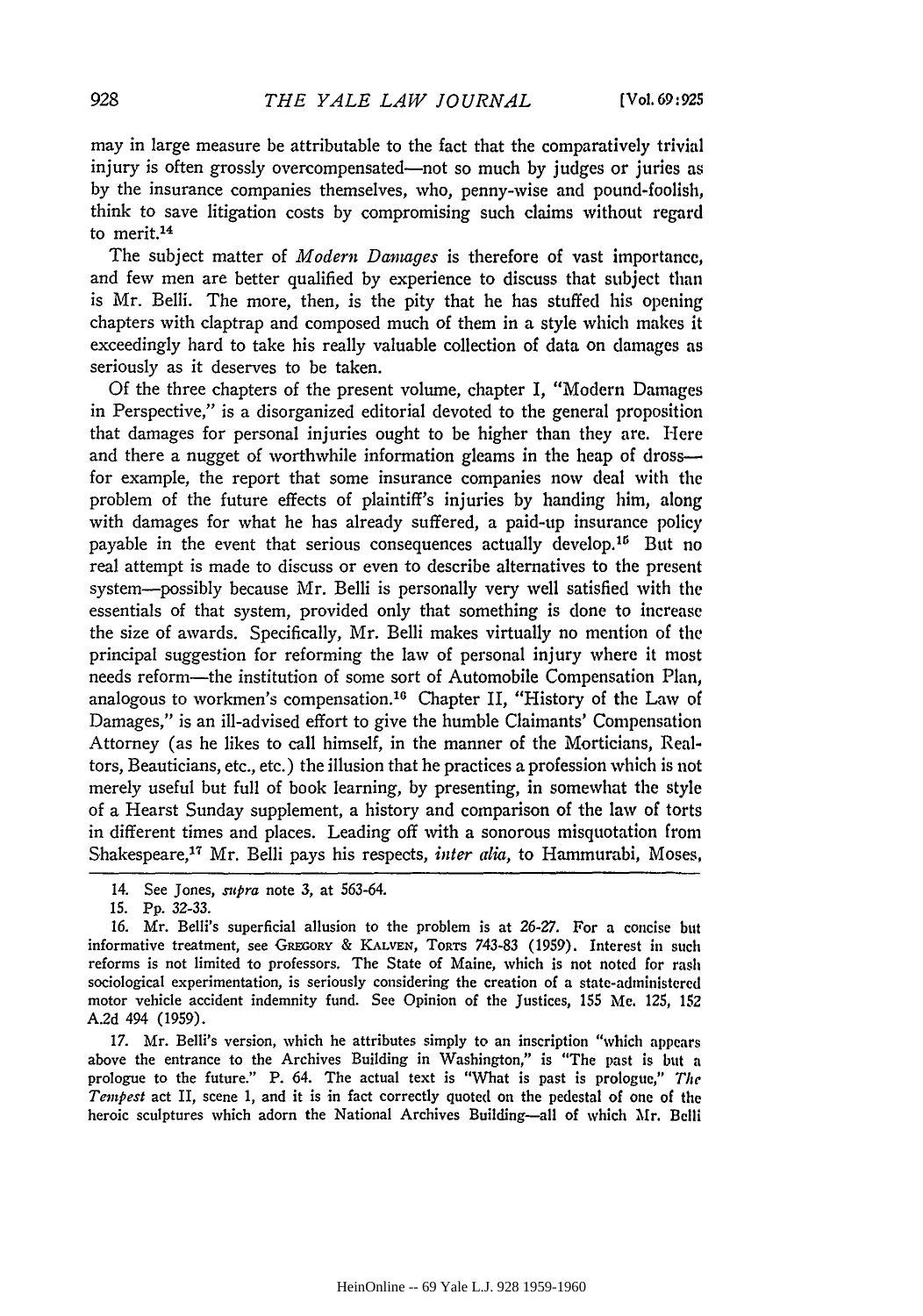Confucius, Ulpian, Justinian, Mohammed and the fathers of the Common Confucius, Ulpian, Justinian, Mohammed and the fathers of the Common<br>Law. It is probably impossible adequately to summarize this mass of jurisprudence in eighty-three pages; certainly Mr. Belli has not done so.<sup>18</sup> Moreover, granted that Mr. Belli is a busy man, with no time for such pedantries over, granted that Mr. Belli is a busy man, with no time for such pedantries as proofreading or the employment of a dictionary, I cannot feel that the status as proofreading or the employment of a dictionary, I cannot feel that the status of law as a learned profession is enhanced by such astonishing phrases as of law as a learned profession is enhanced by such astonishing phrases as "appellate judicial circumcision of awards."<sup>19</sup>

Chapter III, however, redeems the work. It is simply a state **by** state Chapter III, however, redeems the work. It is simply a state by state tabulation of significantly high awards, many of them unreported elsewhere. for wrongful death and various types of personal injury, accompanied both **by** shrewd practical comments and by figures on judicial salaries and average by shrewd practical comments and by figures on judicial salaries and average lawyers' incomes in the particular jurisdiction (although not, unfortunately, lawyers' incomes in the particular jurisdiction (although not, unfortunately, the fees of counsel in the individual cases reported). **As** might be expected, the fees of counsel in the individual cases reported). As might be expected, California (Belli's home ground) and New York set targets for the rest of California (Belli's home ground) and New York set targets for the rest of the nation to shoot at when it comes to adequacy of awards for personal the nation to shoot at when it comes to adequacy of awards for personal injury-for example, a California verdict of 85,000 dollars for two broken legs and a broken cheekbone.<sup>20</sup> The states of the late Confederacy lag badly, particularly if the plaintiff is a Negro,<sup>21</sup> but show signs of improvement. In some jurisdictions at least, there seems to be an instructive correlation between the size dictions at least, there seems to be an instructive correlation between the size of awards and the size of judicial salaries. These are, of course, merely examples; hundreds and maybe thousands of interesting conclusions can be of awards and the size of judicial salaries. These are, of course, merelyexamples; hundreds and maybe thousands of interesting conclusions can be extracted or deduced from Mr. Belli's figures.

At the very least, his chapter III ought to be a Golconda of information, At the very least, his chapter III ought to be a Golconda of information, comparable to Bowditch's *Prartical Navigator,* for the lawyer who wants to comparable to Bowditch's *Practical Navigator,* for the lawyer who wants to know what his client ought to settle for, for the student or teacher of torts, and for those who, like myself, merely find facts fascinating.<sup>22</sup> Mr Belli's

might have learned by the simple expedient of consulting Bartlett. These errors, which of course are unimportant in themselves, are symptomatic of Mr. Belli's slapdash approach to legal writing. proach to legal writing.

18. *Cf., e.g.*, the statement that "The Roman Legal System . . . disappeared in about **<sup>650</sup>A.D."** P. 94. This is assuredly one of the most summary dismissals ever accorded 650 A.D." P. 94. This is assuredly one of the most summary dismissals c\"cr accorded the Byzantine Empire. In particular, it seems most unfair to the memory of Basil I, the Byzantine Empire. In particular, it seems most unfair to the memory of Basil I,<br>the Macedonian, who, when not preoccupied with war or theology, turned his forceful personality and considerable talents to the modernization and revivification of Justinian's personality and considerable talents to the modcrnization and rcvivification of Justinian's Code. See **1 VASILIEV, HIsTORY OF THE** BYZANTlzE **EmPias** 339-43 (2d ed. **1958).** Code. See 1 VASILIEV, HISTORY OF THE BYZANTINE EMPIRE 339-43 (2d cd. 19581.

**19.** P. **30.** I learn from my own dictionary and the King James version that the word 19. P.30. I learn from my own dictionary and the King James version that thc word "circumcise," in addition to its primary meaning, has a secondary meaning, to purify "circumcise," in addition to its primary meaning, has a secondary meaning, to purify<br>spiritually. *E.g., Colossians* 2:11. I doubt, however, that Mr. Belli had in mind this somewhat uncommon usage, for his dislike of remittitur makes it unlikely that he would regard such circumscription of the jury's discretion as "spiritual purification." somewhat uncommon usage, for his dislike of remittitur makes it unlikely that he would regard such circumscription of the jury's discretion as "spiritual purification."<br>20. P. 264.

- 20. P. 264.
- 21. P. 148. 21. P. 148.

22. I appreciate with peculiar keenness the practical value of *Modern* Damages, for, 22. I appreciate with peculiar keenness the practical value of *Modcn! Damaycs,* for. as it happens, I was once myself a personal injury claimant and would have greatly benefited from Mr. Belli's *vade mecum* if I had had it. A massive marble table, negligently installed by a landlord, lit on my great toe, with excruciating results. I was at the time associated with a corporation law firm which frequently handled private place-the time associated with a corporation law firm which frequently handled privatc place-